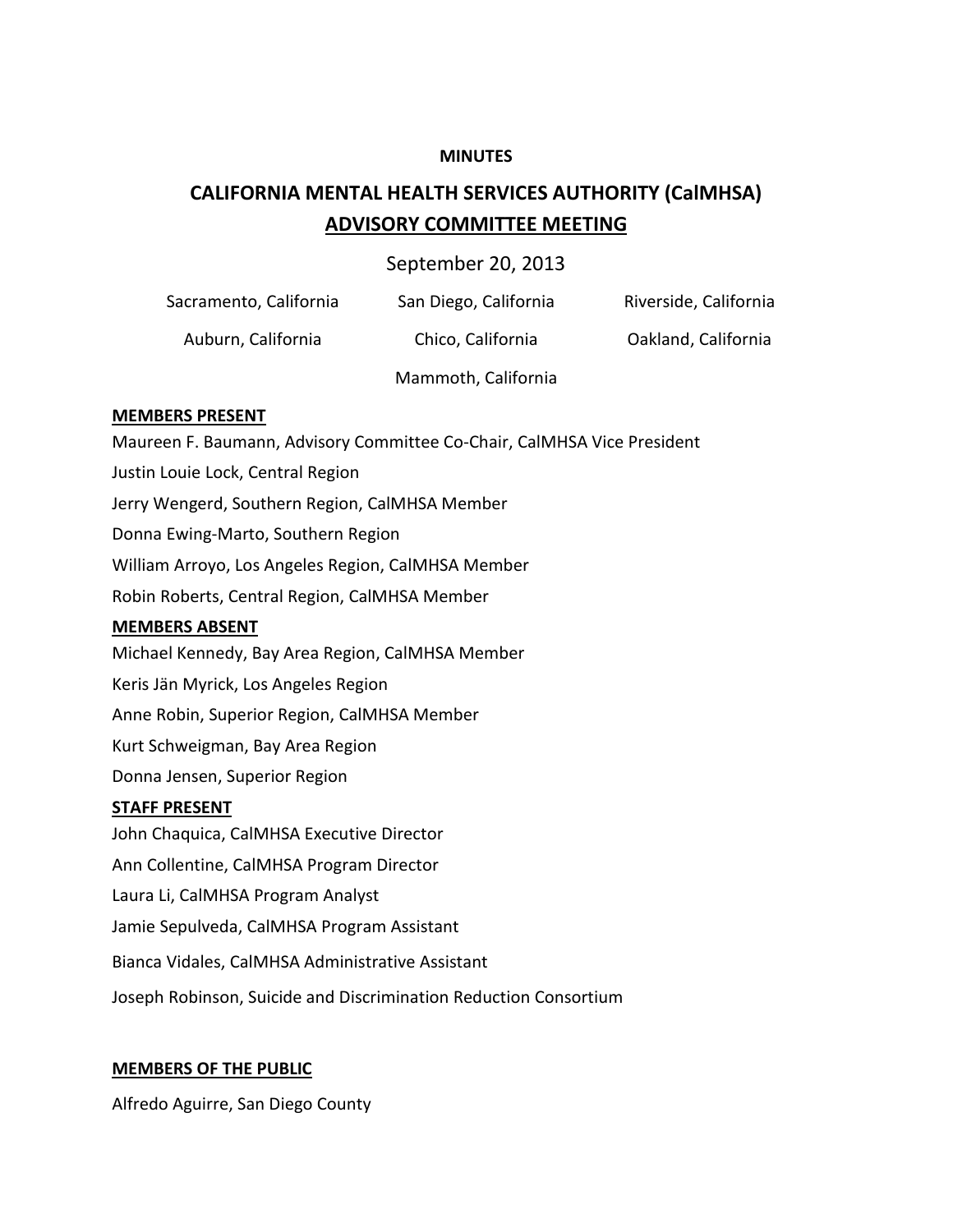Warren Hayes, Contra Costa County

Joyce Ott, Trinity County

Cheryl Milgram public

Rimmi Hundal, Tri-City County

Jenny Simpson

Darleen Prettyman

#### **1. Call to Order**

Co-Chair, Maureen Bauman, called the meeting to order at 12:00 p.m.

#### **2. Roll Call and Introductions**

Laura Li, CalMHSA Staff, took roll and confirmed a quorum.

| <b>Maureen Bauman</b> |         | Present   Kurt Schweigman | Absent  | <b>William Arroyo</b>   | Absent  |
|-----------------------|---------|---------------------------|---------|-------------------------|---------|
| <b>Anne Robin</b>     | Absent  | <b>Robin Roberts</b>      | Present | <b>Keris Jan Myrick</b> | Absent  |
| Donna Jensen          | Present | Jerry Wengerd             | Present | <b>Mike Kennedy</b>     | Absent  |
|                       |         | <b>Justin Louie Lock</b>  | Present | <b>Ewing</b><br>Donna   | Present |
|                       |         |                           |         | <b>Marto</b>            |         |

Ms. Li then reviewed the public comment instructions. Co-Chair Bauman then asked for introductions, first from those in the room then those on the phone.

## **3. Approval of Minutes as Posted (or Amended)**

Co-Chair Bauman entertained a motion for approval of the agenda.

## *Action: A motion was made to approve the agenda as posted.*

*Motion: Jerry Wengerd*

*Second: Robin Roberts*

| <b>Maureen Bauman</b> | Ave    | <b>Kurt Schweigman</b>   | Absent | <b>William Arroyo</b>   | Absent |
|-----------------------|--------|--------------------------|--------|-------------------------|--------|
| <b>Anne Robin</b>     | Absent | <b>Robin Roberts</b>     | Ave    | <b>Keris Jan Myrick</b> | Absent |
| Donna Jensen          | Ave    | Jerry Wengerd            | Ave    | <b>Mike Kennedy</b>     | Absent |
|                       |        | <b>Justin Louie Lock</b> | Aye    | <b>Ewing</b><br>Donna   | Aye    |
|                       |        |                          |        | <b>Marto</b>            |        |

*Motion approved unanimously.*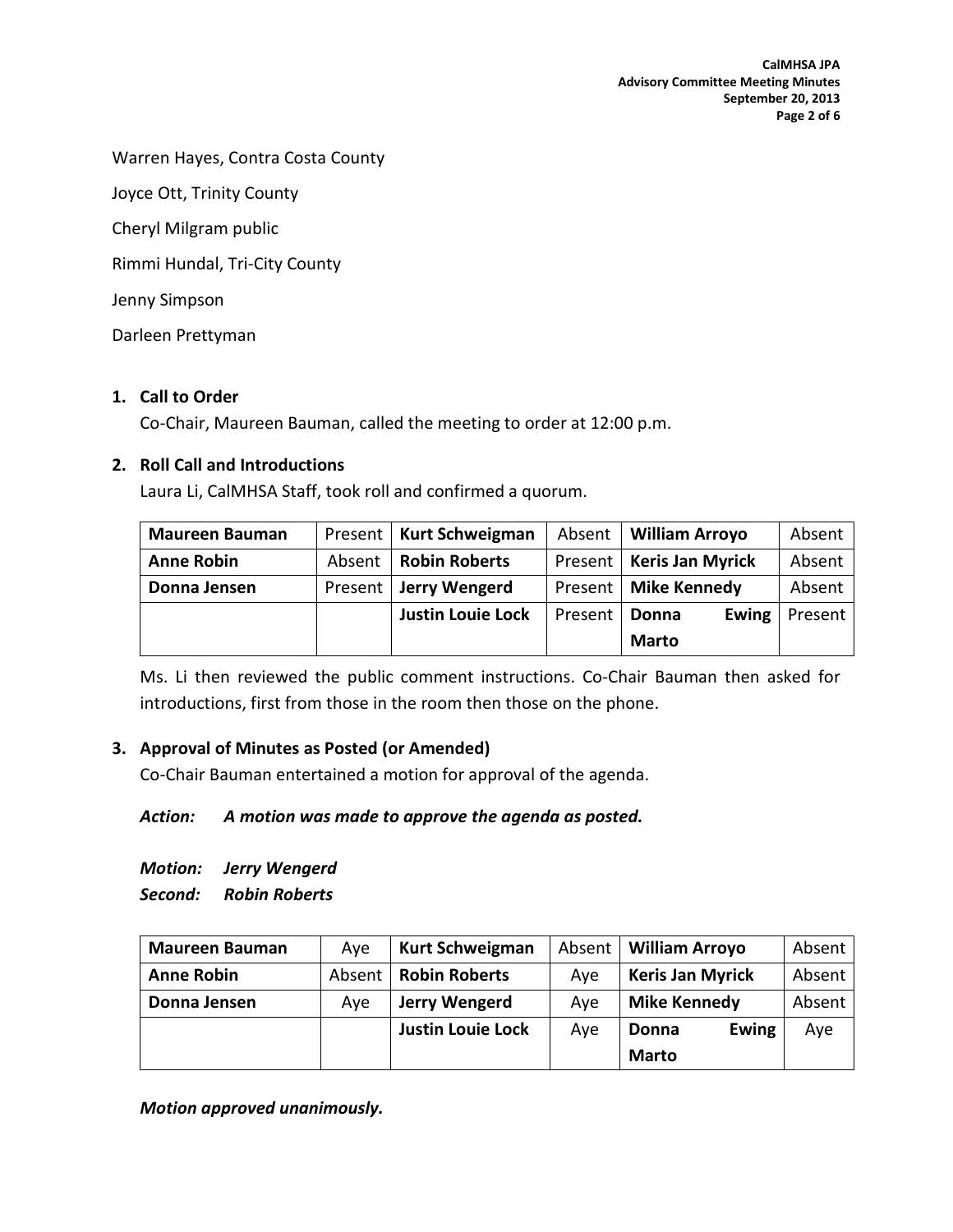*Public comment was heard from the following individual(s): None*

## **4. Consent Calendar**

Co-Chair Bauman, asked if there were any items to be pulled from the consent calendar. Hearing none, she entertained a motion for approval of the consent calendar.

## *Action: Approval of the meeting minutes from the July 11, 2013 Advisory Committee Meeting.*

*Motion: Keris Jan Myrick Second: Jerry Wengerd*

| <b>Maureen Bauman</b>    | Ave    | <b>Kurt Schweigman</b>   | Absent | <b>William Arroyo</b>   | Absent |
|--------------------------|--------|--------------------------|--------|-------------------------|--------|
| <b>Darlene Prettyman</b> | Ave    | <b>Robin Roberts</b>     | Ave    | <b>Keris Jan Myrick</b> | Absent |
| <b>Anne Robin</b>        | Absent | Jerry Wengerd            | Ave    | <b>Mike Kennedy</b>     | Absent |
| Donna Jensen             | Aye    | <b>Justin Louie Lock</b> | Aye    | <b>Ewing</b><br>Donna   | Aye    |
|                          |        |                          |        | <b>Marto</b>            |        |

*Motion approved unanimously.*

*Public comment was heard from the following individual(s): None*

## **5. New Member Appointment**

Ann Collentine, CalMHSA Program Director, informed the Advisory Committee the vacant stakeholder position has been filled. Darlene M. Prettyman is the new Advisory Committee stakeholder member; Ms. Collentine provided a description of Ms. Prettyman's background, history, and achievements.

## *Action: Approval as Ms. Darlene Prettyman as Advisory Committee Member.*

*Motion: Jerry Wenger Second: Robin Roberts*

| <b>Maureen Bauman</b> | Ave | Kurt Schweigman      |     | Absent   William Arroyo | Absent |
|-----------------------|-----|----------------------|-----|-------------------------|--------|
| <b>Anne Robin</b>     | Ave | <b>Robin Roberts</b> | Ave | <b>Keris Jan Myrick</b> | Absent |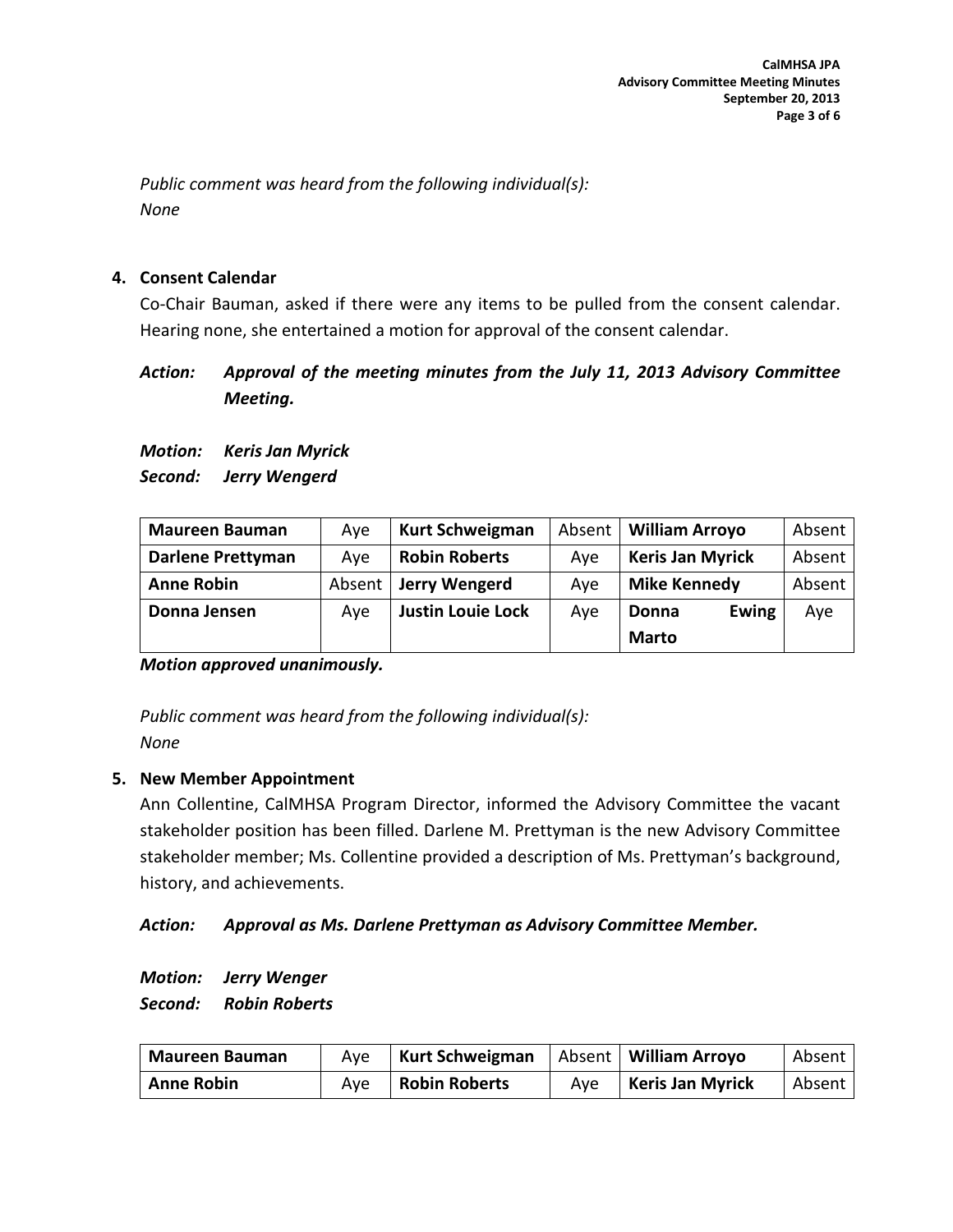| Donna Jensen | Absent   Jerry Wengerd   | Ave | <b>Mike Kennedy</b>   | Absent |
|--------------|--------------------------|-----|-----------------------|--------|
|              | <b>Justin Louie Lock</b> | Ave | <b>Ewing</b><br>Donna | Aye    |
|              |                          |     | <b>Marto</b>          |        |

#### *Motion approved unanimously.*

*Public comment was heard from the following individual(s): None*

## **6. Consortium Update**

Joseph Robinson, Suicide and Discrimination Reduction Consortium Program Director, provided an update on the SDR Consortium. He reviewed the efforts that have been put into building the Strategic Work Plan. Currently there are 20 Consortium members with hopes of filling the 32 membership by October for the "in person" Consortium meeting. The next Consortium meeting will be on October 21<sup>st</sup> and 22<sup>nd</sup> at the Scottish Rite Center in San Jose. Because of the expected attendance and participation of the public and program partners, the original one-day meeting now begins a day earlier, to take advantage in building strong relationships with program partners and the community. Mr. Robinson asked the CalMHSA Advisory Committee to consider participation at this meeting.

Mr. Robinson described that much of the Consortium work is done through four workgroups with strong collaboration with community/program partners. Each of the workgroups is involved in various activities. Mr. Robinson stated that Consortium staff has engaged numerous partners as made evident by the community/program partner collaboration in workgroups. In addition, the Consortium is presenting its work and Each Mind Matters at various events.

Mr. Robinson shared the promotion of Each Mind Matters items. The Consortium intends to join the California Coalition for Mental Health to disseminate SDR materials; highlight PEI information, particularly SDR efforts; and advocate for a mental health specific capitol action day in May, to celebrate the 10 year anniversary of the MHSA campaign. Mr. Robinson expressed once more the benefit of having an Advisory Committee member attend the upcoming SDR Consortium events. Ms. Collentine requested an email invite be sent to all Advisory Committee members. Mr. Robinson accepts input from public and reassures that comments being made will be in consideration in order to meet a well diverse Consortium group of 32 members.

*Public comment was heard from the following individual(s): Anonymous from San Diego location*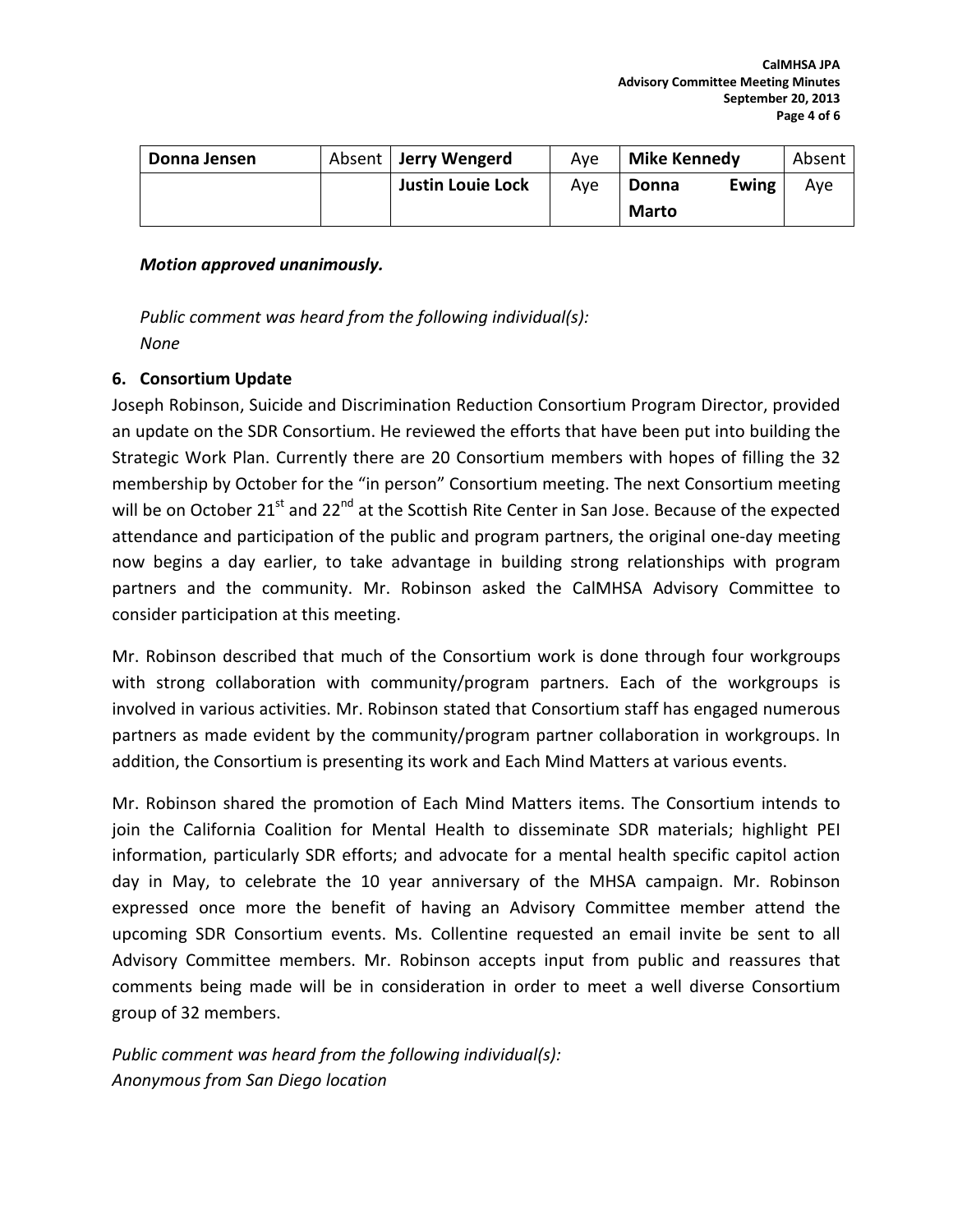## **7. Statewide PEI Sustainability**

Ms. Collentine reported that the Statewide PEI Sustainability Task Force revised criteria to include the addition of meaningful qualitative information as a result of Advisory Committee feedback. The Task Force has developed criteria that include state wideness, evidence of current project impact to date, adverse consequences should the project not continue, and performance to date. In addition, CalMHSA staff presented the two phase sustainability planning process to Task Force members as described in the Phase 1/ Phase 2 Brief (attached in Advisory meeting packet). Task Force members discussed the two phase sustainability planning process and requested that staff put the process on future agendas for discussion and feedback.

Alfredo Aguirre, San Diego County, Taskforce Chairman, addressed the challenges that are expected to be faced in sustaining CalMHSA PEI Statewide Projects, such as determine what is important to counties, and how can CalMHSA reach out to local communities. Mr. Aguirre stated that local communities are still trying to understand the value of these efforts, and to explore other areas of PEI that are not currently being expressed. Mr. Aguirre predicts the reasoning behind why county members would not want to continue.

## *Recommendations:*

- *1. Endorse taskforce recommendation to adopt a two phase sustainability planning process as outlined in the Two Phase Sustainability Planning Process Brief.*
- *2. Endorse use of CalMHSA PEI Planning funds for development of Phase Two Plan with a projected implementation date of July 2015.*

*Motion: Jerry Wengerd Second: Keris Jan Myrick*

| <b>Maureen Bauman</b> | Ave    | <b>Kurt Schweigman</b>   | Absent | <b>William Arroyo</b>   | Absent |
|-----------------------|--------|--------------------------|--------|-------------------------|--------|
| <b>Anne Robin</b>     | Ave    | <b>Robin Roberts</b>     | Ave    | <b>Keris Jan Myrick</b> | Absent |
| Donna Jensen          | Absent | Jerry Wengerd            | Ave    | <b>Mike Kennedy</b>     | Absent |
|                       |        | <b>Justin Louie Lock</b> | Aye    | <b>Ewing</b><br>Donna   | Aye    |
|                       |        |                          |        | <b>Marto</b>            |        |

## *Motion approved unanimously.*

*Public comment was heard from the following individual(s):*